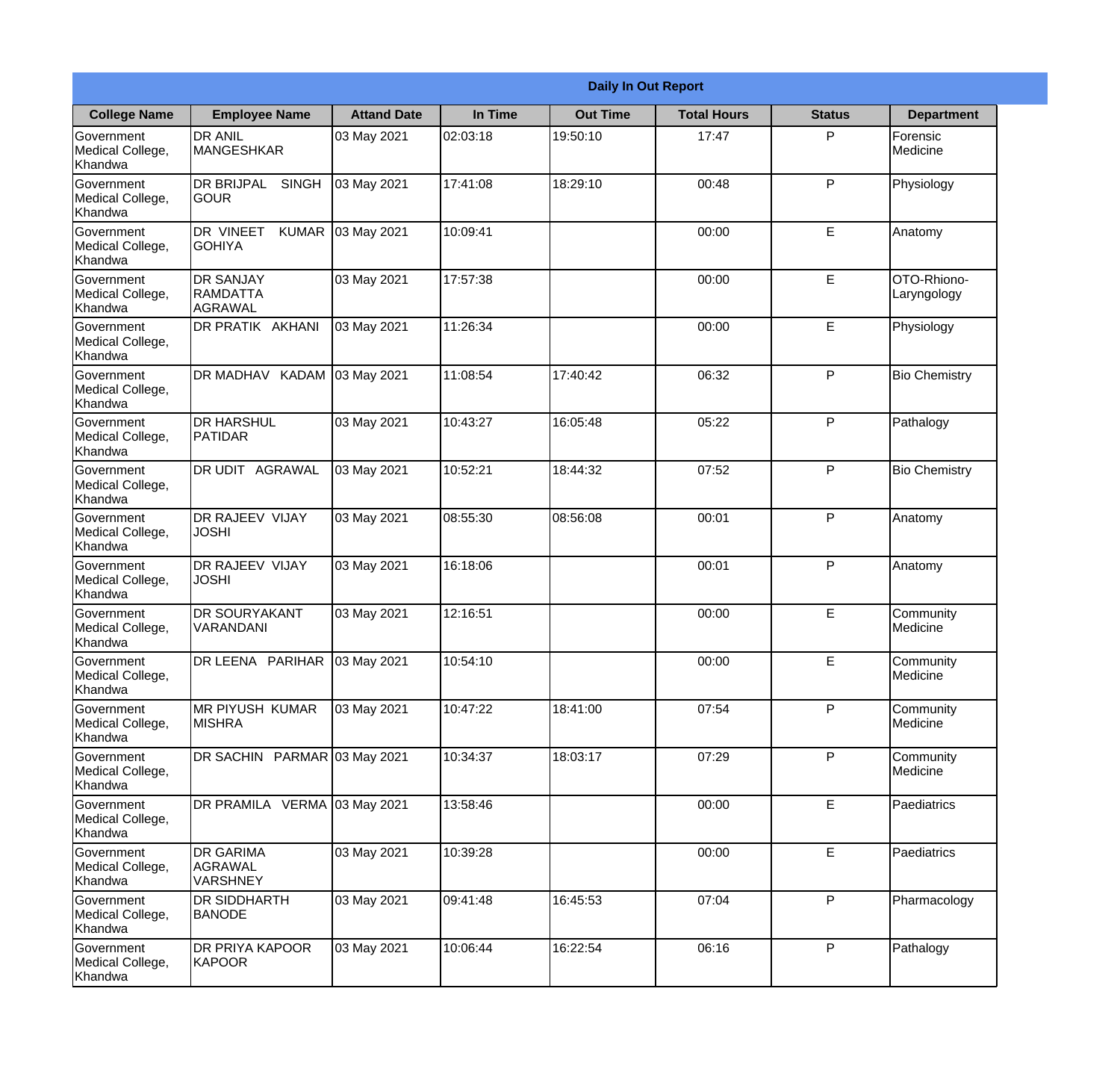| <b>Designation</b>                         | <b>Category</b>     |
|--------------------------------------------|---------------------|
| <b>Assistant Professor   Para Clinical</b> |                     |
| Demonstrator/Tutor   Non Clinical          |                     |
| Professor                                  | <b>Non Clinical</b> |
| Professor                                  | Clinical            |
| <b>Assistant Professor</b>                 | <b>Non Clinical</b> |
| <b>Assistant Professor</b>                 | Non Clinical        |
| Assistant Professor   Para Clinical        |                     |
| Associate Professor Non Clinical           |                     |
| Assistant Professor                        | Non Clinical        |
| <b>Assistant Professor</b>                 | Non Clinical        |
| Demonstrator/Tutor                         | Para Clinical       |
| Assistant Professor   Para Clinical        |                     |
| Statistician                               | Para Clinical       |
| Assistant Professor   Para Clinical        |                     |
| Professor                                  | Clinical            |
| Associate Professor Clinical               |                     |
| Associate Professor   Para Clinical        |                     |
| Demonstrator/Tutor   Para Clinical         |                     |

## **Daily In Out Report**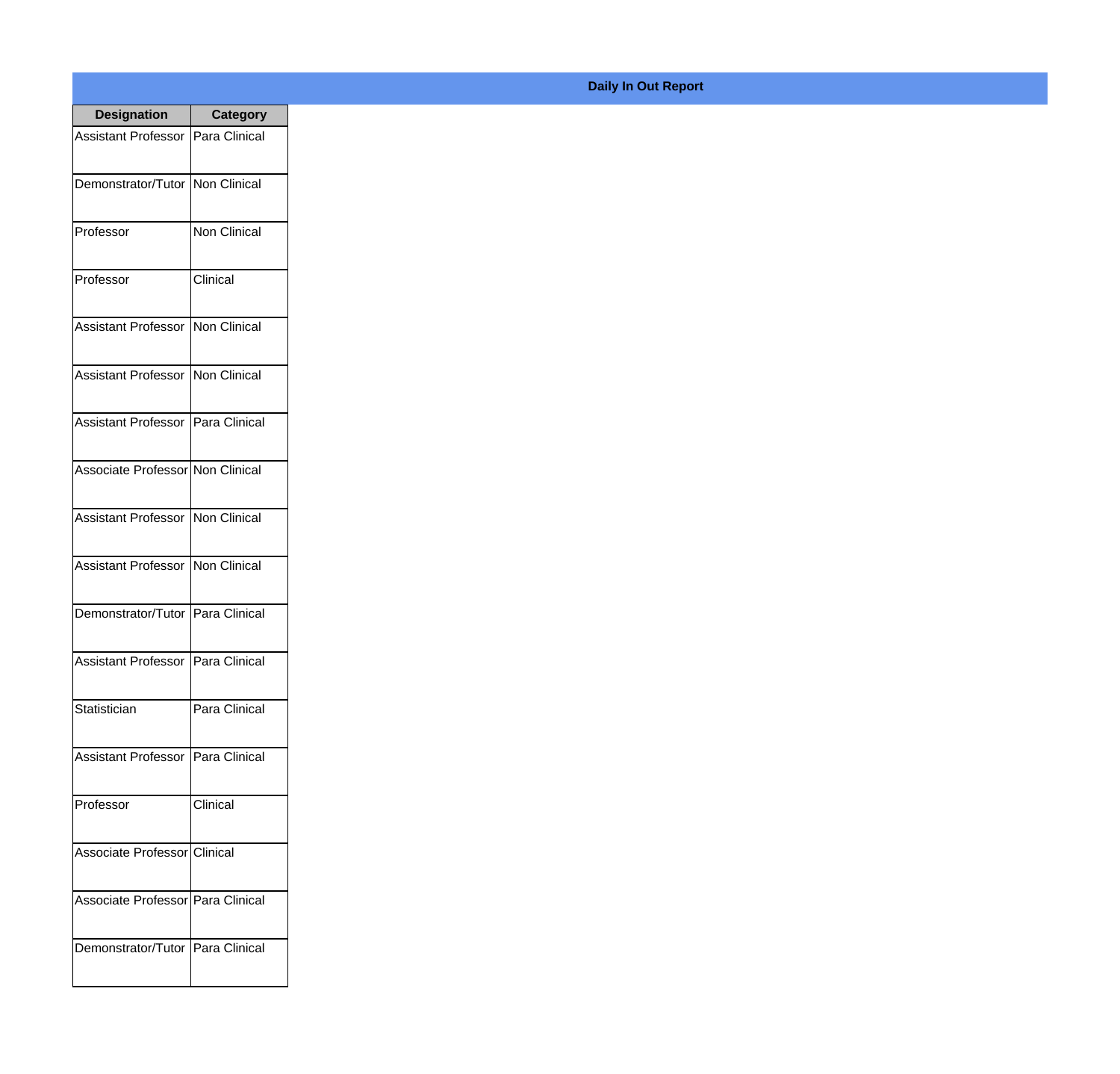|                                                  | <b>Daily In Out Report</b>                 |             |          |          |       |   |                                   |  |
|--------------------------------------------------|--------------------------------------------|-------------|----------|----------|-------|---|-----------------------------------|--|
| Government<br>Medical College,<br><b>Khandwa</b> | <b>DR SAPNA</b><br><b>MAHESHRAM</b>        | 03 May 2021 | 11:09:10 |          | 00:00 | E | Community<br>Medicine             |  |
| <b>Sovernment</b><br>Medical College,<br>Khandwa | <b>DR RAJENDRA</b><br><b>SINGH MANDLOI</b> | 03 May 2021 | 18:26:55 |          | 00:00 | E | <b>Bio Chemistry</b>              |  |
| <b>Government</b><br>Medical College,<br>Khandwa | <b>DR RAKESH SINGH</b><br><b>HAZARI</b>    | 03 May 2021 | 15:51:56 |          | 00:00 | E | Pathalogy                         |  |
| <b>Sovernment</b><br>Medical College,<br>Khandwa | DR SHAIKH M.KHALIQ 03 May 2021             |             | 10:30:46 |          | 00:00 | E | <b>Bio Chemistry</b>              |  |
| Government<br>Medical College,<br>Khandwa        | DR SUNIL BAJOLIYA                          | 03 May 2021 | 12:52:22 |          | 00:00 | E | <b>OTO-Rhiono-</b><br>Laryngology |  |
| Government<br>Medical College,<br>Khandwa        | <b>DR NISHA MANDLOI</b><br>PANWAR          | 03 May 2021 | 10:20:07 | 16:41:49 | 06:21 | P | Obstetrics &<br>Gynaecology       |  |
| Government<br>Medical College,<br>Khandwa        | <b>DR NANDINI DIXIT</b>                    | 03 May 2021 | 10:58:53 |          | 00:00 | E | Paediatrics                       |  |
| Government<br>Medical College,<br>Khandwa        | <b>DR SATISH</b><br><b>CHANDEL</b>         | 03 May 2021 | 11:25:55 | 20:24:31 | 08:59 | P | Pharmacology                      |  |
| Government<br>Medical College,<br>Khandwa        | <b>DR PURTI AGARWAL</b><br>SAINI           | 03 May 2021 | 11:10:12 |          | 00:00 | E | Pathalogy                         |  |
| Government<br>Medical College,<br>Khandwa        | RENU WAGHMARE                              | 03 May 2021 | 11:28:02 |          | 00:00 | E | Community<br>Medicine             |  |